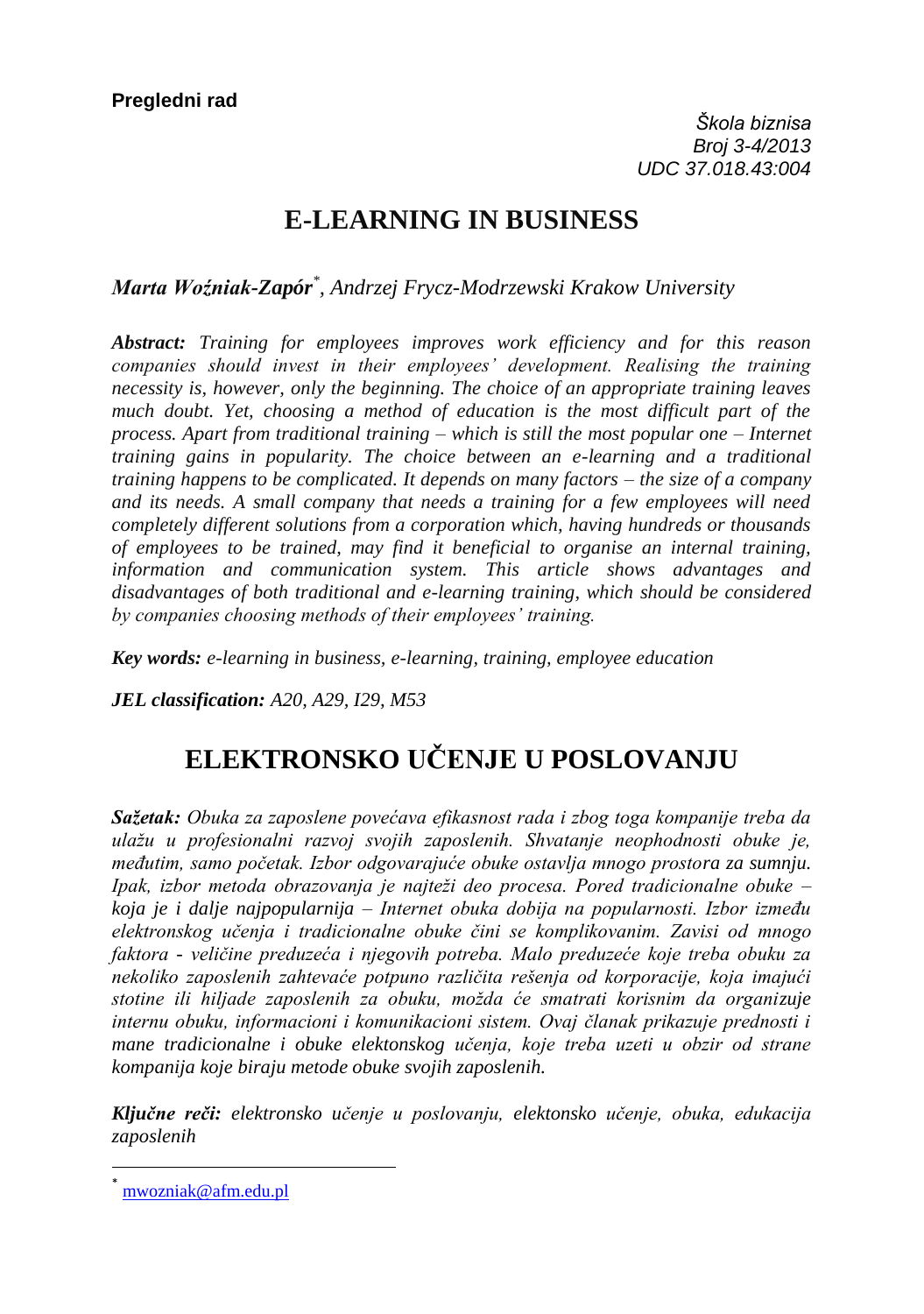### **1. INTRODUCTION**

As one of distant learning forms, e-learning has been created to meet the needs of those who, because of some factors such as work or social conditions, are unable to take part in traditional forms of education. The development of elearning can be divided according to the technology used and the way this teaching method is seen by the training participants. Therefore we can talk about consecutive generations of e-learning. Originally, e-learning meant an accurate reflection of the issues from training carried out traditionally, the only difference being in the Internet as a means of knowledge transfer. This is the first generation of e-learning. The second generation witnessed the introduction of interactive elements. Despite the fact that e-learning training was still a reflection of traditionally presented issues, the introduction of multimedia and interactive elements allowed the training to be made-to measure to meet the individual expectations and needs of clients. The third and the most advanced generation allows for an implementation of IT algorithms to create the most individual path of education possible. Undoubtedly, the potential of this type of education lets us plan employee training that will be fully automated and tailormade to fit the individual abilities of the learning people as well as the needs of the company that they work for. Nevertheless, it is often the case that the model and the scope of employee training with the use of this education method stems from the company's needs generated by the type of business they are involved in, training needs, the company's attitude towards development, and the ability to spend a sufficient amount of money on training. The use of e-learning in company training is conditioned by a few factors. These factors have been distinguished in the report concerning the results of research into the European e-learning (Zając, 2009). The report has shown five groups of development factors of this education method. Apart from technical and historical factors stemming from the form and issues of training, there are also economic factors and those coming from the strategy and management applied by the company. The degree and scope of using e-learning in employees' training depends on those economic factors and the form and strategy applied by the company.

### **2. E-LEARNING IN COMPANIES**

Using e-learning in companies to train employees is beneficial for both the company and the employees. Among the company benefits is the fact that a course participant can take part in the training in their free time both at work and after it. Therefore, the problem of lowered work efficiency is avoided. Moreover, in the case of distant training there are no additional costs generated by the need to hire extra staff or to organise substitute employees for the time of the training. A company that uses e-learning to train their employees is able to automatically control the progress made by the trainees. Testing the level of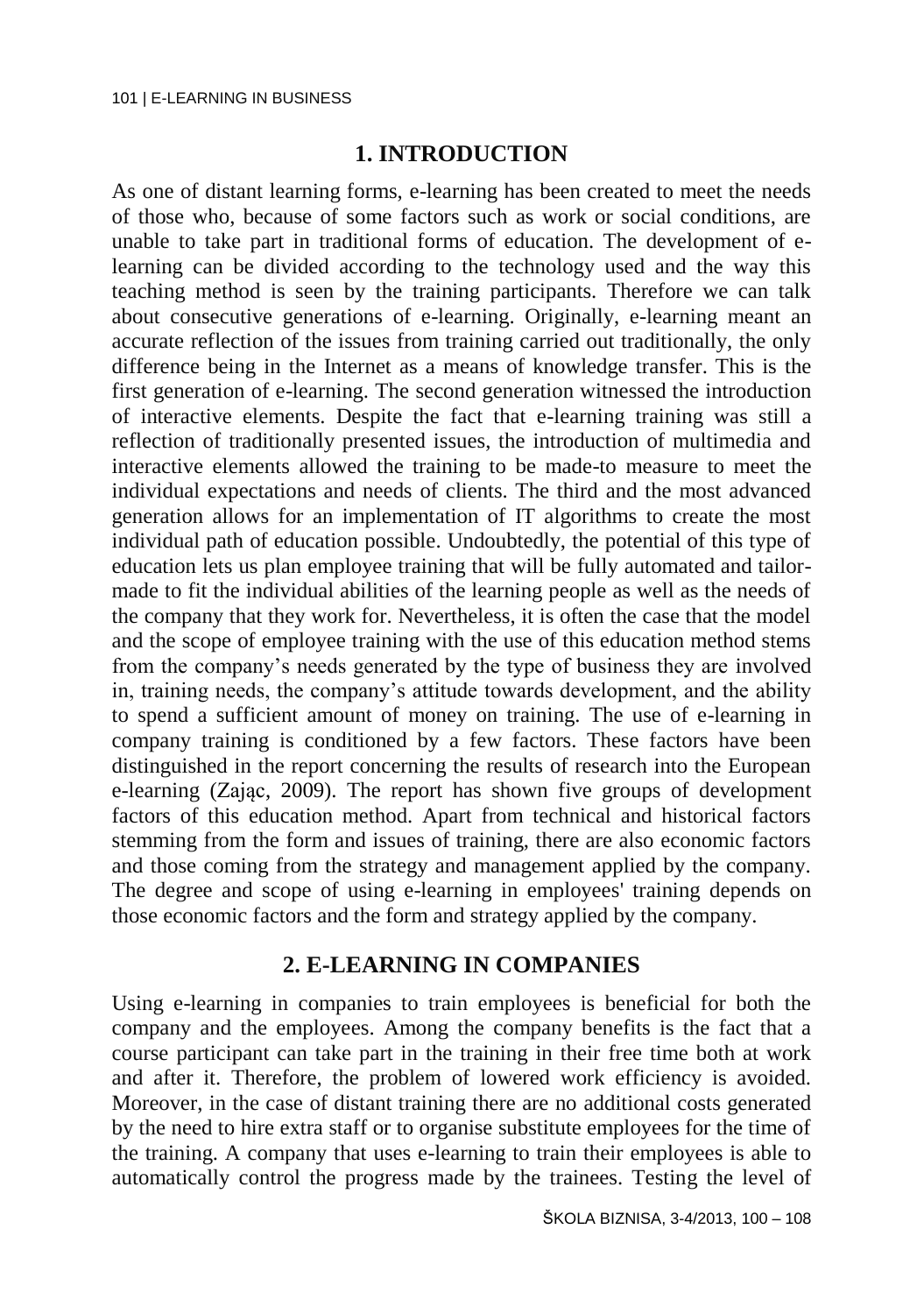knowledge can take place as scheduled by the company department responsible for employee training. An employee can also plan the ends of subsequent stages and levels of a course. Such a situation takes place when an employee should obtain qualifications defined by the company. In such a case, there are elearning courses designed in the way that completing one stage results in being granted access to next stages. In this way, completing the whole of the education cycle is not limited by any time restrictions. Moving to the next stage of the course – a more advanced one – is connected with the necessity to acquire knowledge and skills designed for a particular level of the course. As a result, an employee has an opportunity to complete several stages of the training in the time of their choice.



*Figure 1.* Benefits from e-learning for companies.

Using e-learning in companies has yet another, just as important advantage. It allows employers to train employees without the need to leave the current affairs and to participate in a training which takes place in one room. What is more, a once-prepared training can be used several times, irrespective of whether it is a small, medium or large company doing business internationally. Therefore, for example, information about a new technology or a new product of a company can reach all the departments in all the countries at the same time without the delays resulting from organising training that, traditionally, would take place at each company location. Training preparation is a one-time cost, irrespective of the number of the trained people. The need to train further groups of employees does not induce any costs connected with preparing a traditional training; it only requires starting the course for further users. Additionally, it enables a reduction of the employee training costs. E-learning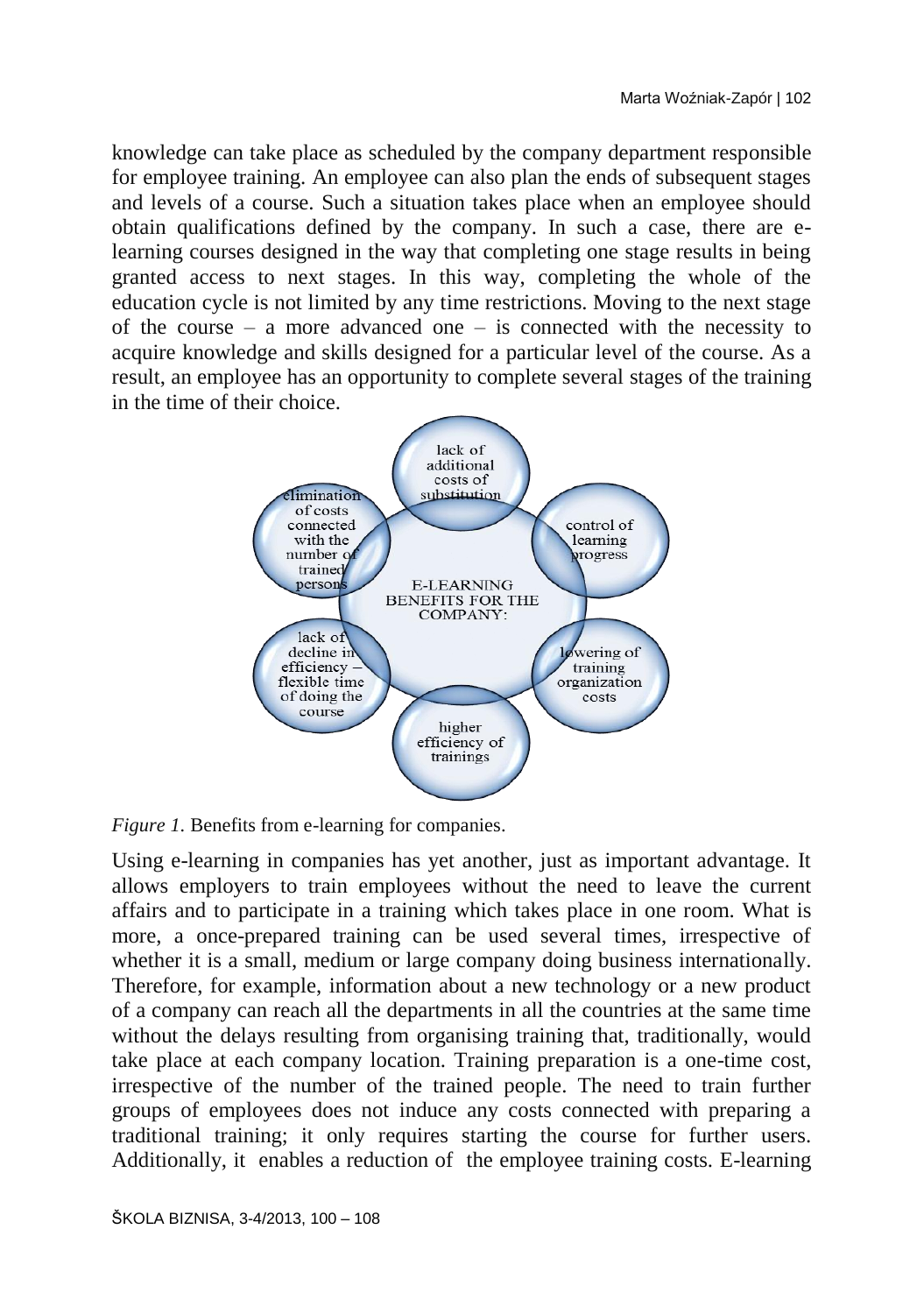training is often cheaper than traditional one, especially when the same training needs to be repeated several times. It enables a reduction of the employer's expenditures for renting training rooms, printing teaching materials or  $-$  in the case of training taking place outside the company location – costs of accommodation, travel or allowances. A once-prepared training can be used many times. An employee who participates in an e-learning course is able to devote to it as much time as they need to acquire the necessary knowledge. In this way, the training takes a more personalized form, which is impossible in the case of a traditional training, especially when the training group is numerous. Consequently, the efficiency of training is higher, which is yet another benefit of e-learning training for the company taking advantage of it.

E-learning training in companies is also beneficial for the employees. One of the benefits is the training attractiveness. In most cases, distant training includes multimedia materials which allow for a better visualisation of the taught topics and, as a result, for better acquisition of the new knowledge and skills by the learners. Individual paths of teaching, obtained by adapting the place and time of the training to the trainee's capabilities, are another considerable advantage of this education method. Each employee can spend as much time on a given training element as they need in order to learn in. They can individually choose the time when they learn and the issues they should study, omitting the parts of the material they already know. The flexible time in which the employee can take part in the training brings benefits for the employee as well. They do not need to fear that having come back from a traditional training they will need to make up for the time spent there. However, one of the biggest advantages for the employee is the lack of geographical or time barriers in the access to interesting industry training.



*Figure 2.* Benefits from e-learning for the employee.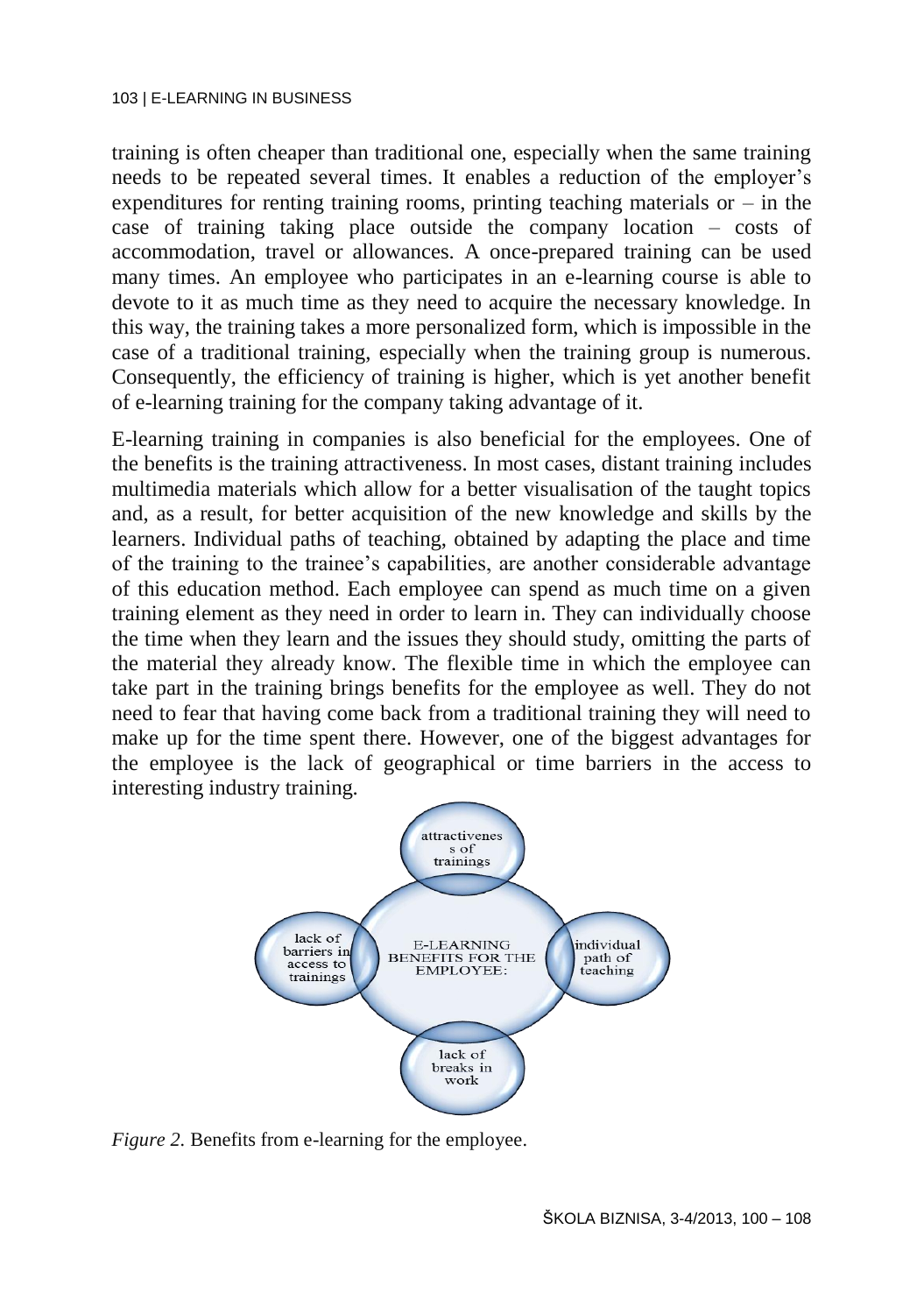The solutions of distant learning have also some disadvantages or limitations which influence resignation from initiatives leading to using this type of training. These disadvantages can be seen from the perspective of both the employee and the company. From the employee's perspective, especially older employees, insufficient knowledge of Internet technologies may be a limitation. Moreover, a real barrier is a lack of Internet access outside the work place. This will make it impossible to take advantage of the biggest e-learning benefits, that is, independence from the time and place of training. Some employees, particularly older ones, are convinced that what is traditional and has been tested is better. From there comes the lack of trust in other than traditional forms of acquiring knowledge. Employees may also be bothered by the lack of direct contact with a trainer, although, practically speaking, this is only an illusory limitation as training takes place under the supervision of a trainer who can frequently be contacted more easily because this is a remote contact not requiring presence in the same place. The most real and human barrier, however, is the lack of self-discipline among trainees. An employee has to take full responsibility for planning the training time as it is not regulated in any way.



*Figure 3.* Disadvantages of e-learning from an employee's point of view.

From the company's point of view, another limitation in implementing elearning is reflected in high costs of implementing this method of teaching in company. It is connected with some aspects related with the IT architecture itself. The implementation of a system for creating and managing training may sometimes generate high costs, depending on the chosen solution. However, it is a one-time expenditure. The costs that need to be taken into consideration in the long-time perspective are connected with creating additional workplaces. It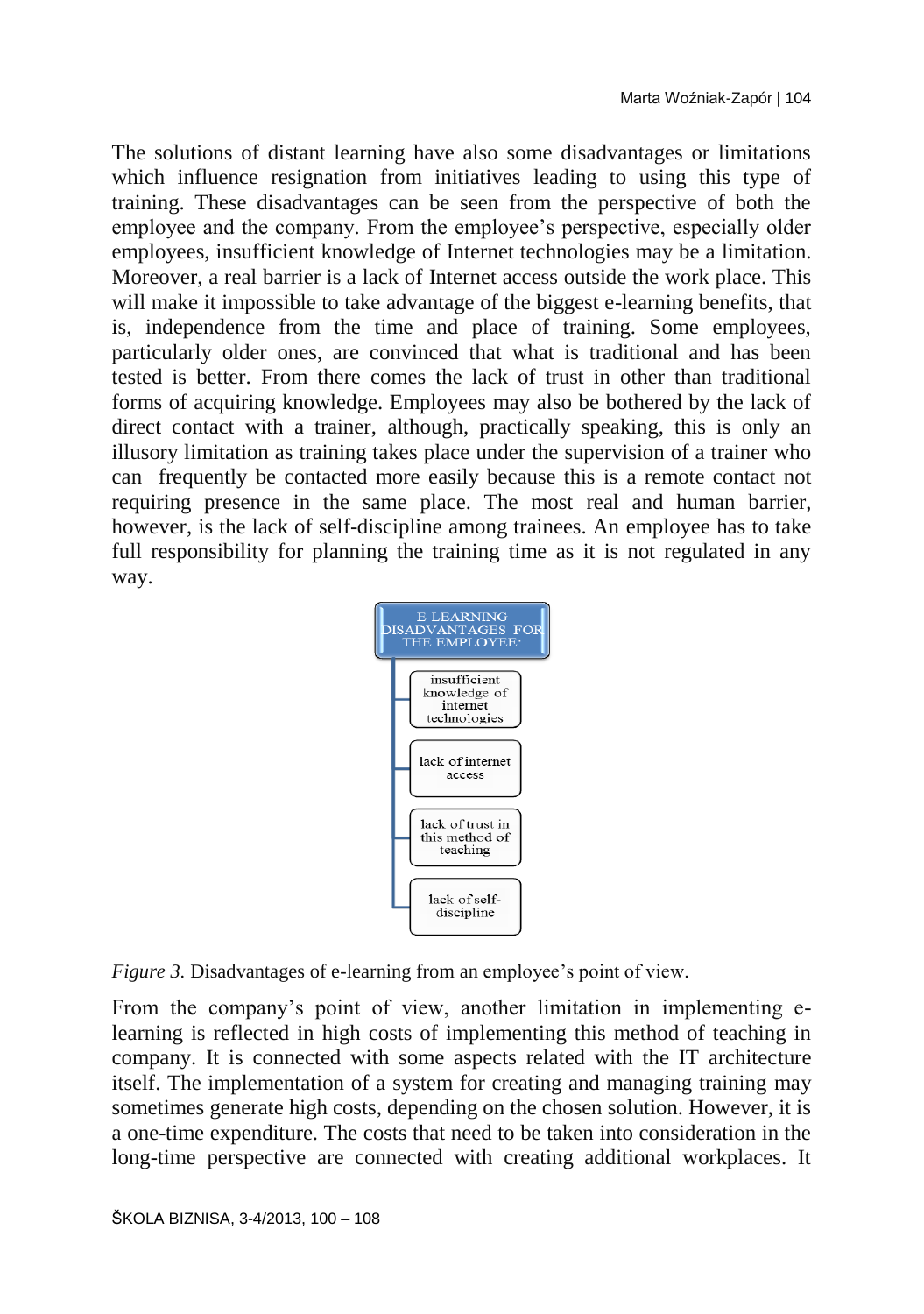means organising the job of a system administrator, a course designer and trainers. In the case of smaller companies or companies with a limited budget for training, such a solution may seem less attractive than traditional training. One needs to bear in mind, however, that there is another solution. Instead of introducing a system of training in the organisation, a company can take advantage of solutions prepared by training firms and pay for access to an elearning platform for employees. Not only does it let the company lower the costs of own infrastructure implementation and maintenance, but it also allows for using the full functionality of a learning platform. Among the employee training costs that need to be paid there are also the costs of buying an appropriate training or creating training that would meet the company's needs.



*Figure 4.* Disadvantages of e-learning from a company's point of view.

Using e-learning to train employees is not always well-grounded. It always needs to be considered whether, due to a number of factors, a company would benefit more from a traditional or an e-learning training. Therefore, it is profitable to check the training efficiency. The efficiency of an e-learning training is measured with the use of the ROI (Return on Investment) indicator. It allows us to assess whether and how an undertaking connected with devoting financial means to e-learning training can influence the company's financial results. It is possible to calculate the profitability indicator in a few ways. One of them lets to calculate ROI by comparing profits with expenditures (Hyla, 2007, p. 267):

$$
ROI = \frac{profits}{expendituresy} \times 100\%
$$

However, not knowing the above data, but knowing only the e-learning and traditional training costs, we can calculate ROI in another way (Dąbrowski, 2008):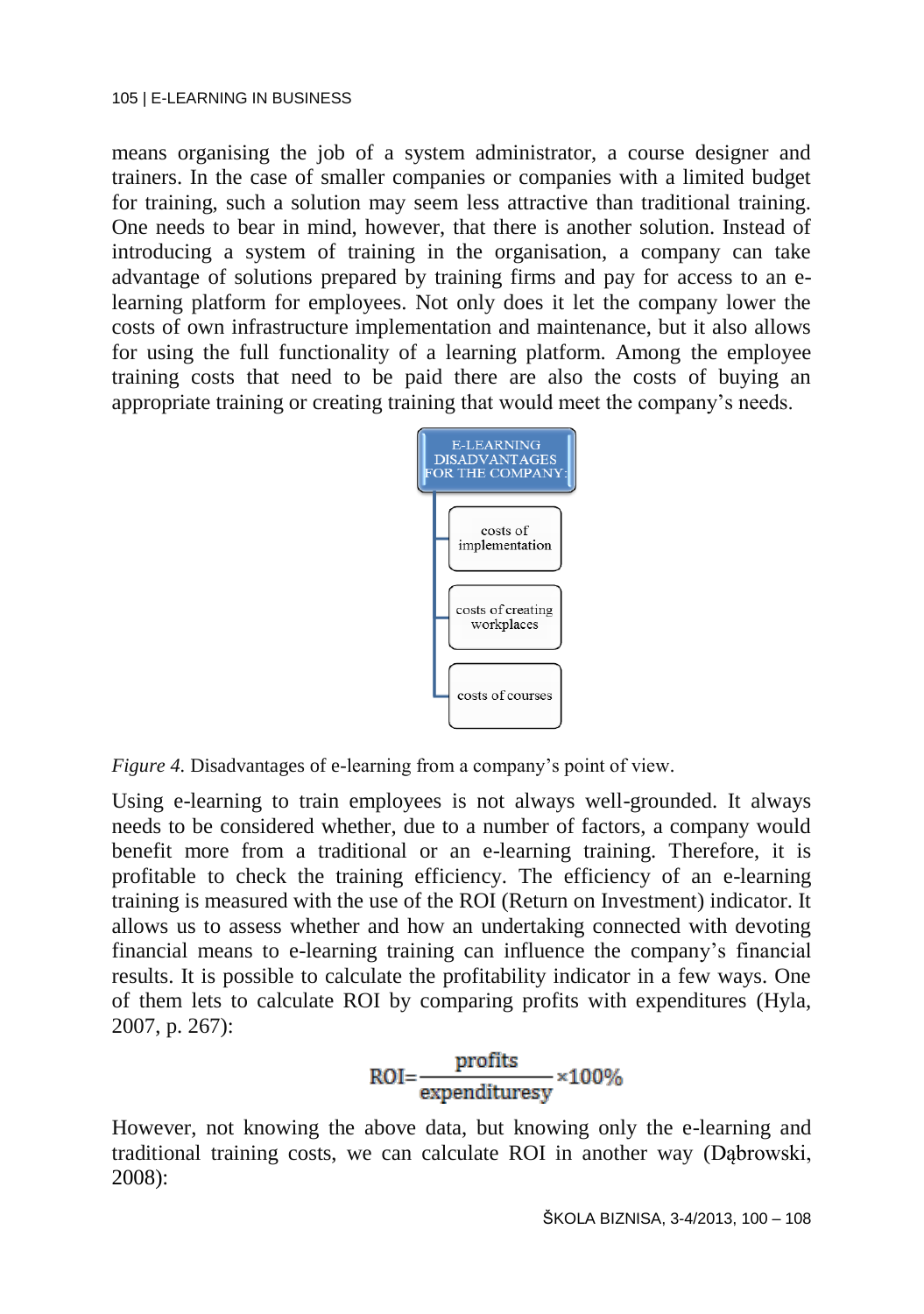#### total cost of traditional training - total cost of e - learning training  $ROI = \overline{\text{cost}}$  of creating traditional training - cost of creating  $\overline{\text{e}}$  - learning training

When calculating the costs of Internet training, one needs to pay attention to many factors not occurring with traditional training. The costs that need to be taken into consideration are the costs of IT infrastructure or the costs of adapting the existing infrastructure to the needs of serving the courses. As far as traditional training is concerned, high costs of specialised trainers and renting rooms for training need to be taken into consideration. Therefore companies with little experience in organising e-learning training can look for help from all kinds of training calculators available on the Internet. An example of such calculators has been shown in Figure 5.

### ROI calculator for e-learning

| By comparing the implementation cost of an on-site training project with the e-learning costs, the form allows calculating<br>the ballpark ROI for e-learning. |              |              |  |
|----------------------------------------------------------------------------------------------------------------------------------------------------------------|--------------|--------------|--|
| Type of on-site training cost for the organisation.                                                                                                            | PLN net cost |              |  |
| Cost of training room (for the entire duration of the training)                                                                                                |              |              |  |
| Transportation cost for the coach and/or trainees to the training site(total)                                                                                  |              |              |  |
| Accommodation cost (total)                                                                                                                                     |              |              |  |
| Food and beverages cost during the training (total)                                                                                                            |              |              |  |
| Delegation costs (total)                                                                                                                                       |              |              |  |
| Cost of supplementary training materials along with the cost of their preparation                                                                              |              |              |  |
| Costs of drawing up training report                                                                                                                            |              |              |  |
| Costs of training-related absenteeism                                                                                                                          |              |              |  |
| Opportunity costs attributable to the absence of employees participating in the training                                                                       |              |              |  |
| Other costs of organising on-site training                                                                                                                     |              |              |  |
| Type of e-learning cost for the organisation                                                                                                                   |              | PLN net cost |  |
| Cost of preparing material for e-learning-based training                                                                                                       |              |              |  |
| Costs of methodical and technical preparation for the e-learning based training                                                                                |              |              |  |
| Cost of e-learning platform                                                                                                                                    |              |              |  |
| Administration and technical support costs of e-learning                                                                                                       |              |              |  |
| Mentoring costs                                                                                                                                                |              |              |  |
| Cost of supplementary training materials to e-learning course along with the cost of their<br>preparation                                                      |              |              |  |
| Costs of drawing up the e-learning report                                                                                                                      |              |              |  |
| Costs of training-related absenteeism                                                                                                                          |              |              |  |
| Opportunity costs attributable to the absence of employees participating in the training                                                                       |              |              |  |
| Other costs of e-learning based training                                                                                                                       |              |              |  |
|                                                                                                                                                                |              |              |  |

compare the costs

*Figure 5.* ROI calculator available online. Retrieved from [www.prestines.com/calculators/roi-e-learning/index.php](http://www.prestines.com/calculators/roi-e-learning/index.php)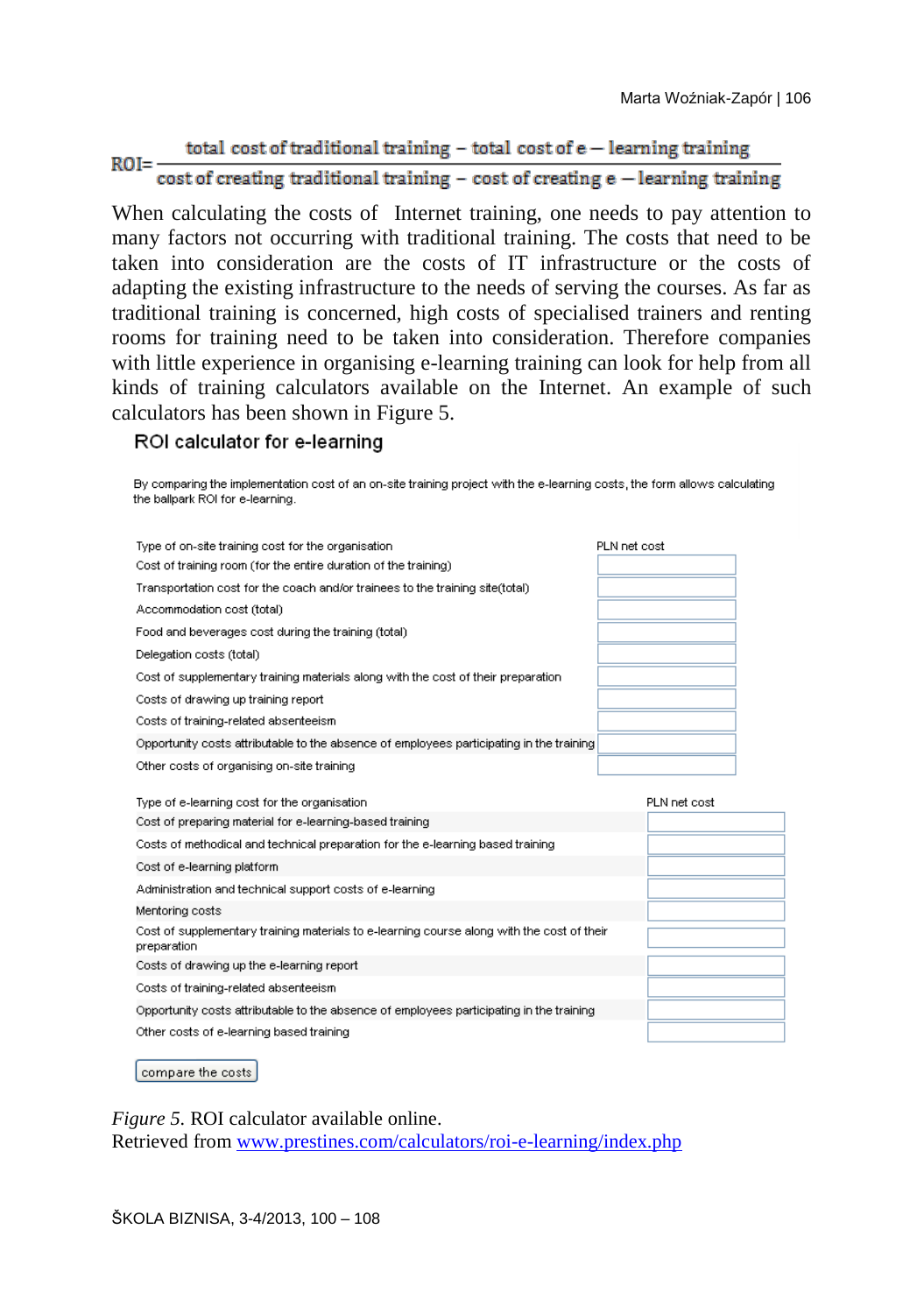l

### **3. CONCLUSION**

Many companies use traditional methods more frequently to train their employees. Traditional training carries a number of limitations, such as setting one place for the training. Employees have to stay in the training room and that, in the case of the training taking place outside the company venue, is connected not only with the costs of renting the room but it also generates additional accommodation or transport costs. In the case of traditional training, there is a time limitation. Employees have to be delegated from their workplaces for the time of the training and they need to leave their duties. Therefore, not only does the employer lose time for employees' training, but also the employee will need to make up for the tasks they would have completed if they had stayed in their workplace. These are the most visible disadvantages of traditional training and in some circumstances they might outweigh the benefits coming from employees' training.

E-learning, on the other hand, apart from evident benefits coming from the lack of training time and place limitations, has also some disadvantages. One of the often listed drawbacks is the considerate cost of purchasing or adapting the IT infrastructure to meet the needs of this method of education. However, it turns out that e-learning training is not more expensive than traditional one. Taking into consideration the Return on Investment indicator, quoted in this article, calculated for a traditional and Internet training, it can be concluded that Internet training, especially when a substantial number of employees need to be trained, are less expensive than traditional training when we calculate the costs of training for each individual. Moreover, integrating the e-learning system within the framework of the corporate portal can bring many more benefits to the company. Apart from the traditional training function, such a solution allows for the creation of a communication centre – between the employees as well as the company and its clients. Sometimes, it can also serve the function of a certifying and testing centre where knowledge and skills of employees taking part in training are tested, and where certificates granting access to certain resources are renewed and new employees are certified.

E-learning is "a model of teaching using technology to create, distribute and deliver data, information, training and knowledge in order to increase the efficiency of work and activities of a company"<sup>1</sup>. In the present time of Internet technologies intensive development and the simultaneous lack of time, the

<sup>&</sup>lt;sup>1</sup> Bet on development! Information and promotional campaign and counselling for adults on lifelong learning – second edition. A free publication co-financed with the European Union means within the framework of the European Social Fund. Retrieved from: [http://www.postawnarozwoj.uni.lodz.pl/admin/zdjecia/file/ebooks/przewodnik%20po%20e](http://www.postawnarozwoj.uni.lodz.pl/admin/zdjecia/file/ebooks/przewodnik%20po%20e-learningu.pdf)[learningu.pdf](http://www.postawnarozwoj.uni.lodz.pl/admin/zdjecia/file/ebooks/przewodnik%20po%20e-learningu.pdf)